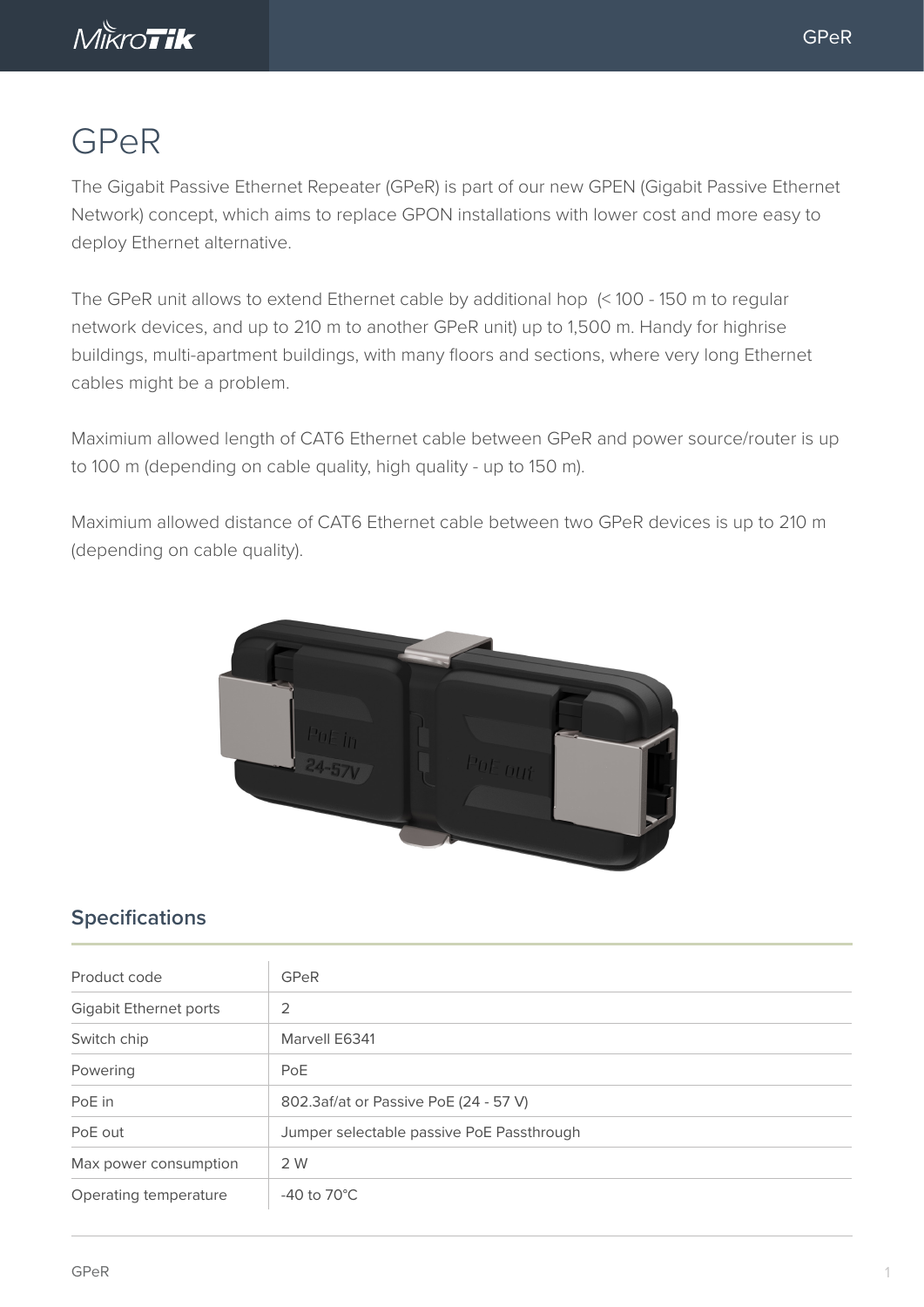

**Use case 1:** Extension of Ethernet link to up to 1,5 km if one side have PoE source (up to 3 km both sides of the link have PoE sources).

**Use case 2:** Home user connects his WiFi AP to GPEN11, which then outputs PoE (Power over Ethernet), Ethernet is extended with GPeR units then on the roof you have a netPower series switch (coming later this year), which takes power from all the apartments (from GPEN11), after that the switch is connected to the uplink connection, for example with our 60 GHz series of device.



\* Voltage drop on the cable and on GPeR units needs to be taken into account when calculating PoE-in possibility, in case of insufficient power take off PoE jumpers to disable Passive PoE passtrough and use other power source for Device 2.

## **Example of 1440 m CAT6e Ethernet link**

| <b>Distance</b>   | Voltage in (V)           | Voltage out (V)          |
|-------------------|--------------------------|--------------------------|
| Device 1 (0 m)    | $\overline{\phantom{a}}$ | 57 (0.7 A)               |
| GPeR 1 (100 m)    | 53.5                     | 53.2                     |
| GPeR 2 (310 m)    | 46.1                     | 45.8                     |
| GPeR 3 (520 m)    | 39.7                     | 39.4                     |
| GPeR 4 (720 m)    | 34.0                     | 33.7                     |
| GPeR 5 (930 m)    | 29.2                     | 28.9                     |
| GPeR 6 (1140 m)   | 25.1                     | 24.4                     |
| GPeR 7 (1340 m)   | 21.1                     | No PoE (Jumpers OFF)     |
| Device 2 (1440 m) | $\overline{\phantom{a}}$ | $\overline{\phantom{a}}$ |